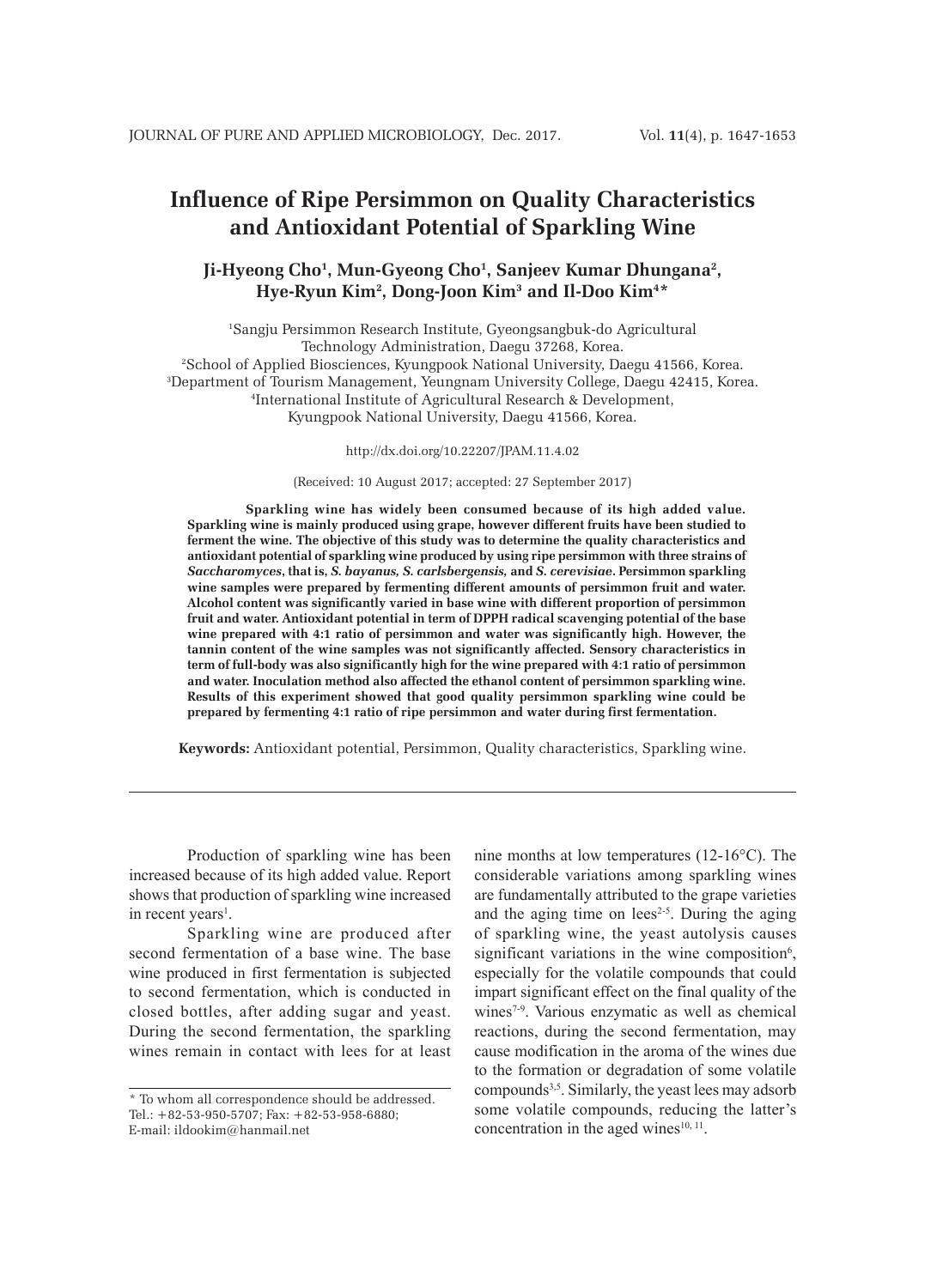## 1648 CHO et al.: QUALITY CHARACTERISTICS OF PERSIMMON SPARKLING WINE

During the second fermentation, yeasts are exposed to various stress factors, like elevated ethanol, nitrogen deficiency, low pH, low temperatures and overpressure of  $CO<sub>2</sub><sup>12</sup>$ , which influence their metabolism and consequently may cause a significant modification in organoleptic properties of sparkling wine. Two forms of impact are recognized during the second fermentation, also called 'prise de mousse'. Firstly, an increased ethanol content and CO<sub>2</sub> overpressure, while yeasts live. Later, the yeasts release mannoproteins that affect some aroma precursors<sup>4, 6, 13</sup> when they die and also during the aging time on lees. Because of these reasons, several experiments have been conducted to select appropriate yeast strains for their potentiality to autolysis and flocculation, production of enzymes and tolerance to ethanol and low temperature<sup>13</sup>.

Although few fruits such as pineapple<sup>14</sup>, mulberry<sup>15</sup>, and guava<sup>16</sup> have been used in production of sparkling wine, majority of the wines are fermented using grape<sup>9, 12, 17, 18</sup>. To the best of our knowledge, to date, no studies have been conducted on preparation of sparkling wine using persimmon fruits although the fruits are rich in different nutrients and phytochemicals $19$   $22$ . Therefore, the objective of this study was to determine the quality characteristics and antioxidant potential of sparkling wine produced by using ripe persimmon with three strains of *Saccharomyces; S. bayanus, S. carlsbergensis,* and *S. cerevisiae*.

## **MATERIALS AND METHODS**

## **Chemicals and materials**

Folin-ciocalteu phenol reagent and DPPH were purchased from Sigma-Aldrich (St. Louis, MO, USA). All other reagents used were of analytical grade. Fruits of persimmon cultivar Sangju Doongsi, grown at Sangju Persimmon Research Institute (Gyeonsangbuk-do, Korea), were harvested at commercial maturity stage. Yeasts (*Saccharomyces bayanus, S. carlsbergensis,* and *S. cerevisiae*) were purchased from local stores in Daegu (Korea).

# **Preparation of persimmon sparkling wine samples**

Persimmon sparkling wine was prepared using 2-step fermentation. Briefly, a mixture of sugar, ascorbic acid, and  $SO_2$  was kept at 25°C

J PURE APPL MICROBIO*,* **11**(4), DECEMBER 2017.

for 5 h. The mixture of ripe persimmon and dry yeast activated at 60°C for 30 min was fermented for 14 days at 22°C, followed by removal of ripe persimmon pulp and re-fermentation for 14 days at 22°C. Different persimmon sparkling wines prepared by different amounts of water and inoculation methods were named as SW-1: persimmon sparkling wine was fermented with ripe persimmon and water at a ratio of 1:0 (w/w), SW-2: persimmon sparkling wine was fermented with ripe persimmon and water at a ratio of 4:1 (w/w), SW-3: persimmon sparkling wine was fermented with ripe persimmon and water at a ratio of 1:4  $(w/w)$ , SW-4: persimmon sparkling wine was fermented with ripe persimmon and water at a ratio of 1:1  $(w/w)$ , and I : The diluents were mixed with base wine and distilled water at a ratio of 1:1 (w/w), and the diluted samples, added with 0.05% of yeast and 1% of sucrose, were cultured at 25°C for 48- 72 h. After preparation, the stains *Saccharomyces bayanus, Saccharomyces carlsbergensis* and *Saccharomyces cerevisiae* were inoculated into the culture broth in base wine, II: The 0.05% of the stains *Saccharomyces bayanus, Saccharomyces carlsbergensis* and *Saccharomyces cerevisiae* and 1% of sugar in water (25°C) were mixed and activated at 50°C for 30 min. In the second step, the mixture of first ferment, sugar and yeasts was fermented in a 750 mL glass bottle at 22°C.

#### **Physicochemical parameters**

Alcohol concentration analysis was conducted following the method of Ough and Amerine<sup>23</sup>. The reducing sugar obtained was measured by using a phenol- $H_2SO_4$  method<sup>24</sup>. Titratable acidity (lactic acid in %) was measured by addition of 5 mL of persimmon sparkling wine to 125 mL of deionized water, followed by titration using 0.1 N sodium hydroxide to an endpoint pH 8.2.

#### **Color measurement**

L\*(lightness), a\*(redness, + or greenness,-) and  $b^*$ (yellowness,  $+$  or blueness,  $-$ ) values of persimmon sparkling wine were measured using a Chroma Meter (CR-300; Minolta Corp., Osaka, Japan). A Minolta calibration plate (YCIE=94.5, XCIE=0.3160, YCIE=0.330) and a Hunter Lab standard plate  $(L*-97.51, a*-0.18, b*-+1.67)$ were used to standardize the instrument using a D65 illuminant<sup>25</sup>. Color values were measured directly from 3 zones of persimmon sparkling wine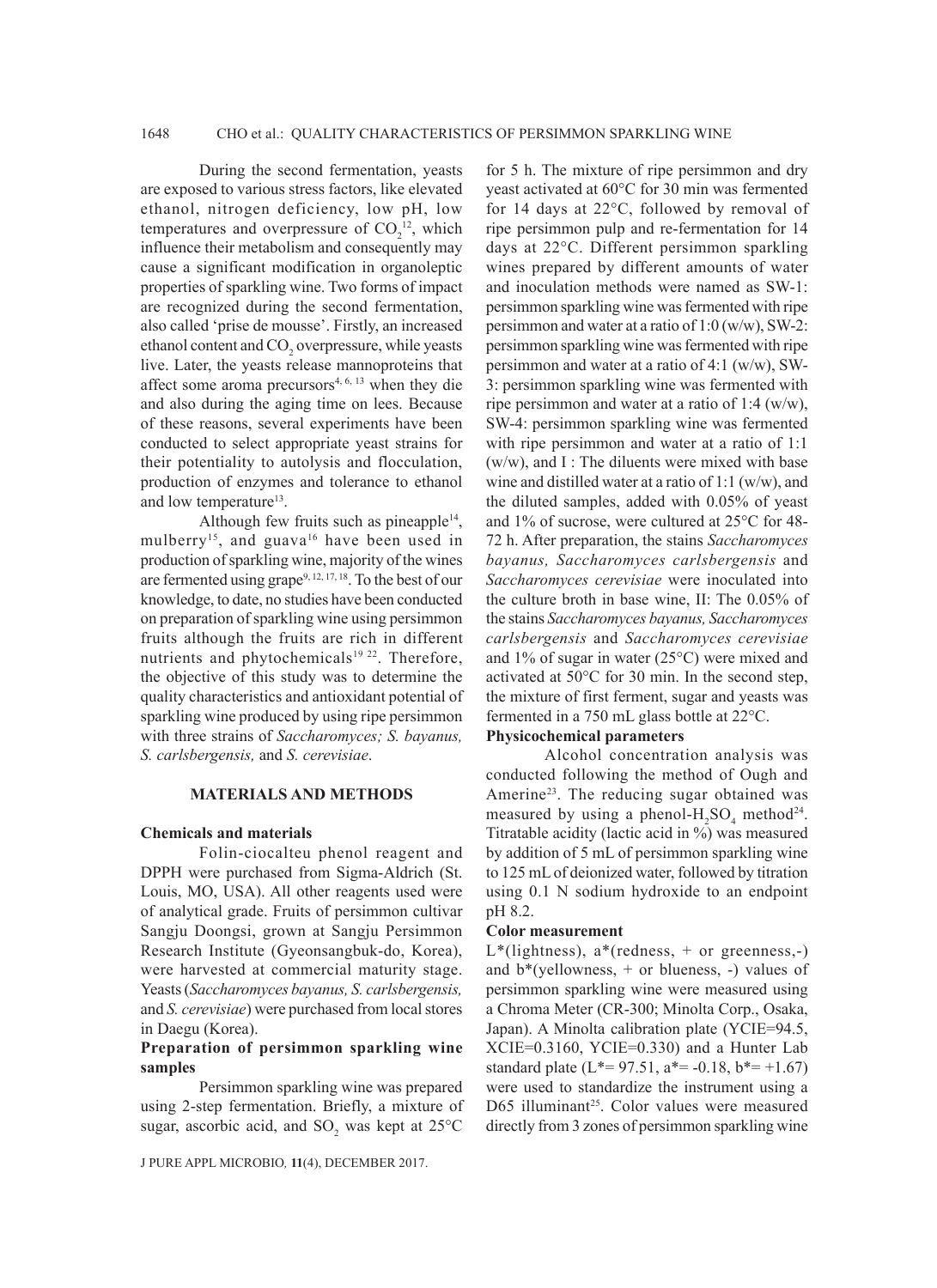# and mean values were calculated. **DPPH radical scavenging activity**

DPPH radical scavenging activity of persimmon sparkling wine was measured following the methods described by Blois<sup>26</sup> with some modifications. Eight hundred microliters of a 0.2 mM DPPH ethanol solution was mixed with 0.2 mL of a persimmon sparkling wine. The mixture was thoroughly mixed using a vortexer and left to stand for 10 min at room temperature under dark condition. After incubation the absorbance value was measured using a spectrophotometer at 520 nm (Multiskan GO Microplate; Thermo Fisher Scientific, Vantaa, Finland).

#### **Evaluation of sensory properties**

Sensory properties was evaluated for the freshly prepared sparkling wine. The wine samples were scored for color, sweet, sour, astringent, bitter, and full-body using scale of  $1=$  very bad,  $2=$ bad,  $3 = \text{fair}$ ,  $4 = \text{good}$ ,  $5 = \text{very good}$ . The sensory property evaluation was carried out with a panel of 20 volunteers (10 women and 10 men) selected from the list of graduate students of College of Agriculture and Life Sciences of Kyungpook National University, Daegu, Korea. Mean values of 20 evaluations for each sensory property were reported as scores.

# **Statistical analysis**

Data were subjected to analysis of variance using SAS 9.4 (Cary Institute, NC, USA). Differences between sample means were determined using Tukey test at *p*<0.05 probability.

**Table 1.** Chemical characteristics of persimmon base wines prepared with different amounts of persimmon and water

| Sample <sup>1</sup> | Alcohol $(\% , v/v)$ | Reducing sugar $(\% )$   | Titratable acidity <sup>2</sup> $(%)$ |  |
|---------------------|----------------------|--------------------------|---------------------------------------|--|
| $SW-1$              | $7.81 \pm 0.05^{c3}$ | $3.39\pm0.20b$           | $3.50\pm0.02b$                        |  |
| $SW-2$              | $10.20 \pm 0.10^a$   | $3.34\pm0.16^b$          | $4.27 \pm 0.05^{\text{a}}$            |  |
| $SW-3$              | $9.86\pm0.08b$       | $3.27 \pm 0.17^b$        | $4.32\pm0.06^{\circ}$                 |  |
| $SW-4$              | $7.91 \pm 0.07$ °    | $4.66\pm0.08^{\text{a}}$ | $3.20 \pm 0.03$ °                     |  |

1)Samples are defined in 'Preparation of persimmon sparkling wine samples' under Materials and Methods section.

2)As lactic acid.

3)Quoted values are means±SD of triplicate measurements. Values followed by different superscripts in the same column are significantly different  $(p<0.05)$ .

**Table 2.** Hunter's color values of persimmon base wines prepared with different amounts of persimmon fruit and water

| Sample <sup>1</sup>                  | L.                                                                                                                       | Color value <sup>2)</sup><br>$a^*$                                                                               | $h^*$                                                                                                  |
|--------------------------------------|--------------------------------------------------------------------------------------------------------------------------|------------------------------------------------------------------------------------------------------------------|--------------------------------------------------------------------------------------------------------|
|                                      |                                                                                                                          |                                                                                                                  |                                                                                                        |
| $SW-1$<br>$SW-2$<br>$SW-3$<br>$SW-4$ | 95.11 $\pm$ 0.02 <sup>3)a</sup><br>$94.77 \pm 0.12^b$<br>92.00 $\pm$ 0.05 <sup>d</sup><br>93.31 $\pm$ 0.04 $\textdegree$ | $-1.00 \pm 0.03$ <sup>c</sup><br>$-0.92\pm0.02b$<br>$-0.82\pm0.05^{\mathrm{a}}$<br>$-1.11 \pm 0.03$ <sup>d</sup> | $9.32 \pm 0.04$ <sup>a</sup><br>$7.21 \pm 0.01^b$<br>$6.92 \pm 0.03$ °<br>$6.00 \pm 0.02$ <sup>d</sup> |

1)Samples are defined in 'Preparation of persimmon sparkling wine samples' under Materials and Methods section.

 $2^2L^*$ , lightness (100, white; 0, black); a\*, redness (-, green; +, red); b\*, yellowness(-, blue; +, yellow).

3)Quoted values are means±SD of triplicate measurements. Values followed by different superscripts in the same column are significantly different (*p*<0.05).

**Table 3.** DPPH radical scavenging activities and tannin content of persimmon base wines manufactured with prepared by adding different amounts of water

| Sample <sup>1</sup> | <b>DPPH</b><br>$(\%$ , Inhibition) | Tannin<br>content $(\% )$    |
|---------------------|------------------------------------|------------------------------|
| $SW-1$              | $81.20 \pm 1.82^{2)a}$             | $0.03 \pm 0.01$ <sup>a</sup> |
| $SW-2$              | $80.31 \pm 1.20$ <sup>a</sup>      | $0.02 \pm 0.01$ <sup>a</sup> |
| $SW-3$              | $76.21 \pm 1.63^b$                 | $0.02 \pm 0.01$ <sup>a</sup> |
| $SW-4$              | $45.23 \pm 1.88$ <sup>c</sup>      | $0.01 \pm 0.01$ <sup>a</sup> |

1)Samples are defined in 'Preparation of persimmon sparkling wine samples' under Materials and Methods section.

2)Quoted values are means±SD of triplicate measurements. Values followed by different superscripts in the same column are significantly different (*p*<0.05).

J PURE APPL MICROBIO*,* **11**(4), DECEMBER 2017.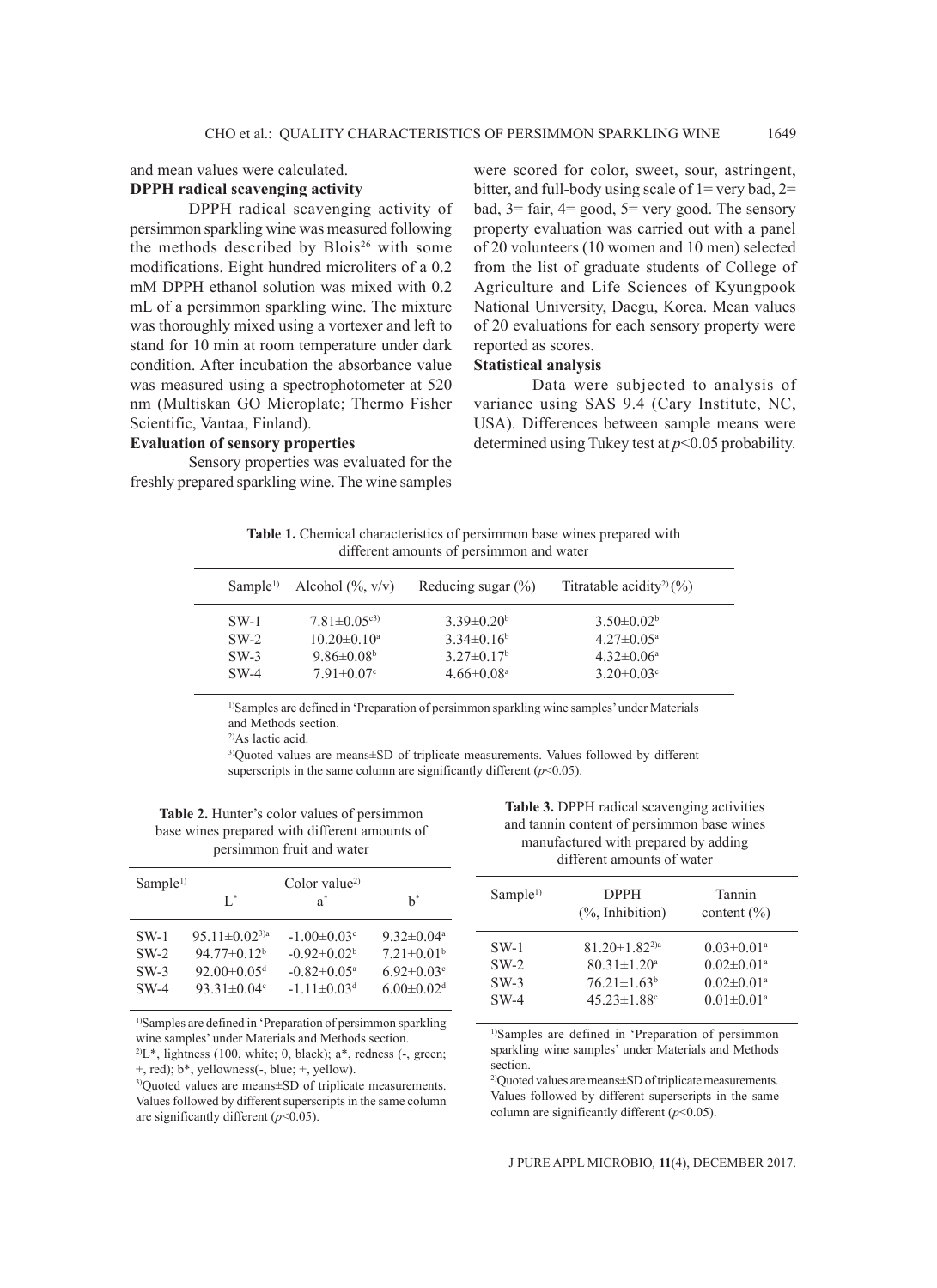#### **RESULTS**

#### **Chemical characteristics of persimmon base wine**

Chemical characteristics of persimmon base wine prepared with different amounts of water are given in Table 1. The chemical characteristics of persimmon base wine were affected by the amounts of water added. SW-2 base wine had higher value for alcohol concentration (10.20%). On the other hand, the SW-4 base wine had the highest reducing sugar content (4.66%) but lowest titratable acidity value (3.20%) among the four base wine samples. **Color values of persimmon base wine**

Color values of persimmon base wine samples fermented with different amounts of water were signigicantly different (Table 2). L\*

(lighteness) and b\* (yellowness) values of SW-1 were higher than those of the other samples, however SW-3 had the highest value (-0.82) for a\* (redness).

#### **DPPH radical scavenging potential and tannin content**

DPPH radical scavenging potential was significantly (*p*<0.05) different, however tanning content was not (Table 3). DPPH radical scavenging activities of persimmon base wines were in the order SW-1=SW-2>SW-3>SW-4.

## **Sensory characteristics of persimmon sparkling wine**

Sensory characteristics (color, sweetness, sourness, astringency, bitterness, and full-body) of persimmon base wine prepared with different amounts of persimmon and water were significantly

**Table 4.** Sensory characteristics of persimmon base wines manufactured with prepared by adding different amounts of water

| <b>Attributes</b> | Sample <sup>1</sup>          |                              |                              |                              |  |
|-------------------|------------------------------|------------------------------|------------------------------|------------------------------|--|
|                   | $SW-1$                       | $SW-2$                       | $SW-3$                       | $SW-4$                       |  |
| Color             | $4.21 \pm 0.26^{a2}$         | $4.00\pm0.31^{ab}$           | $3.67 \pm 0.25^b$            | $3.66 \pm 0.21^b$            |  |
| <b>Sweetness</b>  | $2.10\pm0.21$ <sup>a</sup>   | $2.00 \pm 0.20$ <sup>a</sup> | $2.20 \pm 0.05^{\text{a}}$   | $2.11 \pm 0.31$ <sup>a</sup> |  |
| Sourness          | $2.00 \pm 0.33^b$            | $2.53 \pm 0.27$ <sup>a</sup> | $2.65 \pm 0.19$ <sup>a</sup> | $2.70 \pm 0.05^{\text{a}}$   |  |
| Astringency       | $1.10 \pm 0.02$ <sup>a</sup> | $1.11 \pm 0.04^a$            | $1.01 \pm 0.03^b$            | $1.03 \pm 0.02^b$            |  |
| <b>Bitterness</b> | $1.85 \pm 0.06^b$            | $2.50 \pm 0.17$ <sup>a</sup> | $2.39 \pm 0.20$ <sup>a</sup> | $2.50 \pm 0.11$ <sup>a</sup> |  |
| Full-body         | $3.09 \pm 0.13^b$            | $3.51 \pm 0.21$ <sup>a</sup> | $3.00\pm0.11^{\rm b}$        | $2.21 \pm 0.32$ <sup>c</sup> |  |

<sup>1)</sup>Samples are defined in 'Preparation of persimmon sparkling wine samples' under Materials and Methods section.

2)Quoted values are means±SD of triplicate measurements (*n*=20) based on 5 point scores (1, very poor; 2, poor; 3, fair; 4, good; 5, very good). Values followed by different superscripts in the same row are significantly different  $(p<0.05)$ .

**Table 5.** Ethanol content (%) of persimmon sparkling wine prepared adopting different inoculation methods at second fermentation

| Strain                | Inoculation method <sup>1)</sup> |                              |  |
|-----------------------|----------------------------------|------------------------------|--|
|                       |                                  | н                            |  |
| Saccharomyces bayanus | $9.72 \pm 0.06^{a2}$             | $10.43 \pm 0.06^a$           |  |
| S. carlsbergenis      | $9.69 \pm 0.07$ <sup>a</sup>     | $10.21 \pm 0.02^b$           |  |
| S. cerevisiae         | $9.11 \pm 0.09^b$                | $9.87 \pm 0.03$ <sup>c</sup> |  |

1)Inoculation methods are defined in 'Preparation of persimmon sparkling wine samples' under Materials and Methods section. 2)Quoted values are means±SD of triplicate measurements. Values followed by different superscripts in the same column are significantly different (*p*<0.05).

Table 6. Reducing sugar content (%) of persimmon sparkling wine prepared adopting different inoculation methods at second fermentation

| Strain                                                     | Inoculation method <sup>1)</sup>                                                     |                                                                                   |
|------------------------------------------------------------|--------------------------------------------------------------------------------------|-----------------------------------------------------------------------------------|
|                                                            |                                                                                      |                                                                                   |
| Saccharomyces bayanus<br>S. carlsbergenis<br>S. cerevisiae | $1.31 \pm 0.06^{a2}$<br>$1.12 \pm 0.02$ <sup>a</sup><br>$1.25 \pm 0.08$ <sup>a</sup> | $1.35 \pm 0.02^a$<br>$1.38 \pm 0.04$ <sup>a</sup><br>$1.37 \pm 0.03$ <sup>a</sup> |

1)Inoculation methods are defined in 'Preparation of persimmon sparkling wine samples' under Materials and Methods section.

2)Quoted values are means±SD of triplicate measurements. Values followed by different superscripts in the same column are significantly different (*p*<0.05).

J PURE APPL MICROBIO*,* **11**(4), DECEMBER 2017.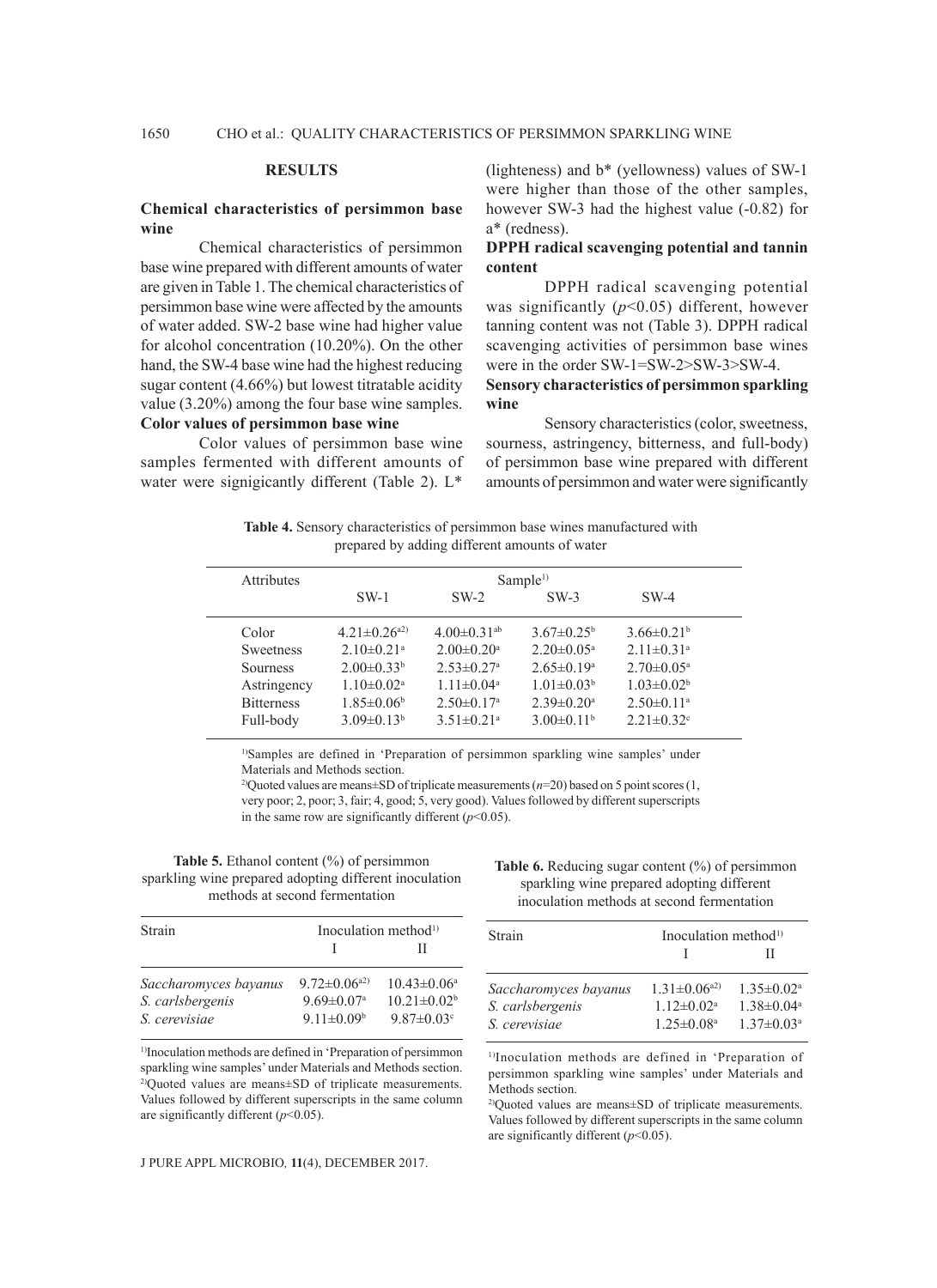(*p*<0.05) different (Table 4). Other than the sweetness, all the other sensory parameters of base wine samples were significantly  $(p<0.05)$  different. Full-body value of SW-2 was significantly highest for SW-2 (3.51) and lowest for SW-4 (2.21). Results of this experiment showed that the sensory properties of base wine could be significantly altered by varying the amount of persimmon and water.

### **Alcohol content of persimmon sparkling wine**

Ethanol content of persimmon sparkling wines prepared by different inoculation methods at second fermentation are given in Table 5. Inoculation methods were found to be a determining factor for ethanol content in persimmon sparkling wine fermented with strains of *S. bayanus*, *S. carlsbergenis,* and *S. cerevisiae*. For the inoculation method I, the ethanol content was in the order *S. bayanus*>*S. carlsbergensis*>*S. cerevisiae*.

# **Reducing sugar of persimmon sparkling wine**

Reducing sugar contents of persimmon sparkling wine samples prepared by adopting different inoculation methods at second fermentation were not significantly (*p*>0.05) different (Table 6). The reducing sugar contents in the methods I and II were in the range of 1.12 1.31 and 1.35 1.38%, respectively.

# **DISCUSSION**

#### **Chemical characteristics of persimmon base wine**

Chemical parameters such as alcohol and sugar contents are important for the analytical panel to aid fraud tracking of sparkling wine<sup>27</sup>. Results of this experiment showed that the chemical characteristics of persimmon base wine could be manipulated by varying the amount of the amounts of ripe persimmon and water. The amount of persimmon in base wines during the aging of the wine may explain the differences in color values<sup>28</sup>. Color of wine is important factor for consumer preference<sup>29, 30</sup>. DPPH is widely used for assessing the free radical scavenging ability<sup>31</sup>. It was found that persimmon base wine fermented with different amounts of persimmon and water had different hydrogen-donating capacity to scavenge DPPH radicals. Results of this experiment showed that the sensory properties of base wine could be significantly altered by varying the amount of persimmon and water. Variations in these sensory characteristics of wine were also observed in previous studies<sup>32</sup>. Hence, it could be speculated that base wine fermented with persimmon and water in the ratio of 4:1  $(w/w)$  might be an optimum amount to produce a high full-body sensory attributes. The ethanol contents the persimmon sparkling wines are probably the factor affected by the second fermentation conditions<sup>33</sup>. There were no significant differences for reducing content of persimmon sparkling wine fermented with different strains of *Saccharomyces*, that is, *S. bayanus*, *S. carlsbergensis*, and *S. cerevisiae*. Similar results were reported in a previous report<sup>34</sup>.

#### **CONCLUSION**

Persimmon sparkling wine samples were prepared by fermenting different amounts of persimmon fruit and water using different strains of *Saccharomyces*, that is, *S. bayanus*, *S. carlsbergensis*, and *S. cerevisiae*. Alcohol content was significantly varied in base wine samples prepared with different proportion of persimmon fruit and water with the highest value in SW-2. DPPH radical scavenging potential of SW-1 and SW-2 was significantly higher than other two base wine samples. However, the tannin content of the samples was not significantly affected. Sensory characteristics in term of full-body was also significantly high for SW-2. Inoculation method also affected the ethanol content of persimmon sparkling wine. Results of this experiment showed that good quality persimmon sparkling wine could be prepared by fermenting 4:1 ratio of ripe persimmon and water during first fermentation.

#### **ACKNOWLEDGEMENTS**

This work was financially supported by the Rural Development Administration, Republic of Korea (PJ011629012017).

#### **REFERENCES**

1. Mariani, A., Pomarici, E., Boatto, V. The international wine trade: Recent trends and critical issues. *Wine Econ. Policy,* 2012; **1**: 24 40. 2. Andres-Lacueva, C., Gallart, M., Lopez-

Tamames, E., Lamuela-Raventos, R.M. Influence of variety and aging on foaming properties of

J PURE APPL MICROBIO*,* **11**(4), DECEMBER 2017.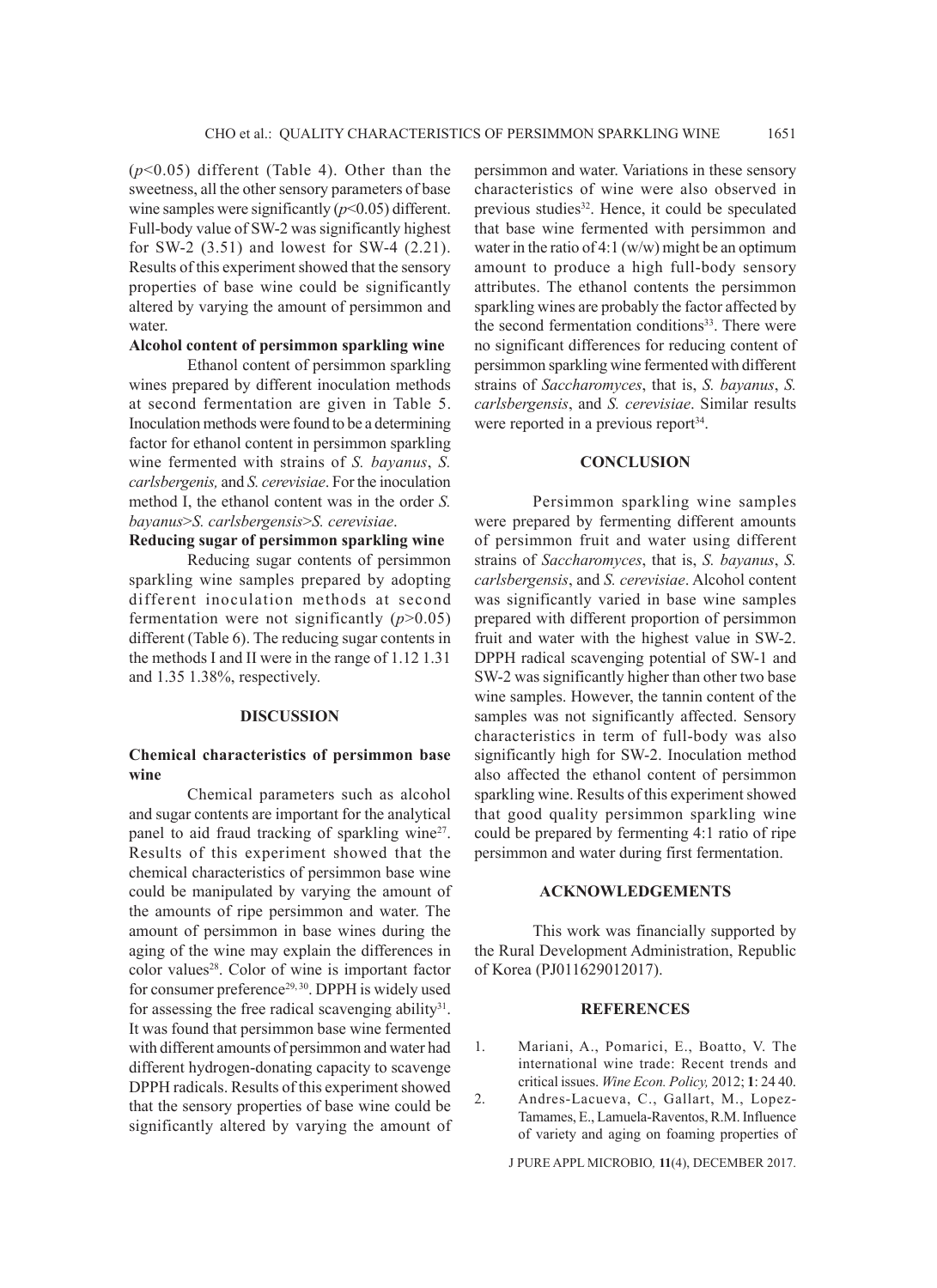sparkling wine (Cava). 1. *J. Agric. Food Chem*., 1996; **44:** 3826e3829.

- 3. Riu-Aumatell, M., Bosch-Fusté, J., López-Tamames, E., Buxaderas, S. Development of volatile compounds of cava (Spanish sparkling wine) during long ageing time in contact with lees. *Food Chem*., 2006; **95**: 237 242.
- 4. Pozo-Bayón, M.Á., Martínez-Rodríguez, A., Pueyo, E., Moreno-Arribas, M.V. Chemical and biochemical features involved in sparkling wine production: from a traditional to an improved winemaking technology. *Trends Food Sci. Technol.*, 2009; **20**: 289 299.
- 5. Torrens, J., Riu-Aumatell, M., Vichi, S., Loìpez-Tamames, E., Buxaderas, S. Assessment of volatile and sensory profiles between base and sparkling wines. *J. Agric. Food Chem.,* 2010; **58**: 2455 2461.
- 6. Alexandre, H., Guilloux Benatier, M.I. Yeast autolysis in sparkling wine–a review. *Australian J. Grape and Wine Res.,* 2006; **12**: 119 127.
- 7. Francioli, S., Torrens, J., Riu-Aumatell, M., López-Tamames, E., Buxaderas, S. Volatile compounds by SPME-GC as age markers of sparkling wines. *Am. J. Enol. Viticul.,* 2003; **54**: 158 162.
- 8. Pozo-Bayón, M.A., Pueyo, E., Martín-Álvarez, P.J., Martínez-Rodríguez, A.J., Polo, M.C. Influence of yeast strain, bentonite addition, and aging time on volatile compounds of sparkling wines. *Am. J. Enol. Viticul.,* 2003: **54**: 273 278.
- 9. Pozo-Bayón, M.A., Martín-Álvarez, P.J., Moreno-Arribas, M.V., Andujar-Ortiz, I., Pueyo, E. Impact of using Trepat and Monastrell red grape varieties on the volatile and nitrogen composition during the manufacture of rosé Cava sparkling wines. LWT-*Food Sci. Technol.,* 2010; **43**: 1526 1532.
- 10. Gallardo-Chacoìn, J., Vichi, S., Loìpez-Tamames, E., Buxaderas, S. Analysis of sparkling wine lees surface volatiles by optimized headspace solidphase microextraction. *J. Agric. Food Chem.,* 2009; **57**: 3279 3285.
- 11. Gallardo-Chacoìn, J.J., Vichi, S., Loìpez-Tamames, E., Buxaderas, S. Changes in the sorption of diverse volatiles by *Saccharomyces cerevisiae* lees during sparkling wine aging. *J. Agric. Food Chem.,* 2010; **58**: 12426 12430.
- 12. Penacho, V., Valero, E., Gonzalez, R. Transcription profiling of sparkling wine second fermentation. *Int. J. Food Microbiol.,* 2012; **153**: 176 182.
- 13. Torresi, S., Frangipane, M.T., Anelli, G. Biotechnologies in sparkling wine production. Interesting approaches for quality improvement: A review. *Food Chem.,* 2011; **129**: 1232 1241.
- 14. Jinhai, Z., Yurong, W. Development of sparkling

J PURE APPL MICROBIO*,* **11**(4), DECEMBER 2017.

wine pineapple [J]. Academic Periodical of Farm Products Processing. 2010; **11**: 024.

- 15. Wang, H., Zhang, L., Ren, Y. Volatile composition of mulberry fruit, and sparkling wine. Proc. XXVII IHC-S2 Asian Plants with Unique Hort. Potential Eds.-in-Chief: Donglin Zhang et al. *Acta Hort.*, 2008; 769.
- 16. Bertagnolli, S.M., Bernardi, G., Donadel, J.Z., Fogaça, A.D., Wagner, R., Penna, N.G. Natural sparkling guava wine: volatile and physicochemical characterization. *Ciência Rural.*, 2017; **47:** 09.
- 17. Coelho, E., Coimbra, M.A., Nogueira, J.M., Rocha, S.M. Quantification approach for assessment of sparkling wine volatiles from different soils, ripening stages, and varieties by stir bar sorptive extraction with liquid desorption. *Analytica Chimica Acta.,* 2009; **635**: 214 221.
- 18. García, M.J., Aleixandre, J.L., Álvarez, I., Lizama, V. Foam aptitude of Bobal variety in white sparkling wine elaboration and study of volatile compounds. *Eur. Food Res. Technol*., 2009; **229**: 133 139.
- 19. Ebert, G., Gross, J. Carotenoid changes in the peel of ripening persimmon (*Diospyros kaki*) cv. Triumph. *Phytochemistry,* 1985: **24**: 29 32.
- 20. Gorinstein, S., Zemser, M., Haruenkit, R., Chuthakorn, R., Grauer, F., Martin-Belloso, O., Trakhtenberg, S. Comparative content of total polyphenols and dietary fiber in tropical fruits and persimmon. *J. Nutr. Biochem.,* 1999; **10**: 367 371.
- 21. Celik, A., Ercisli, S. Persimmon cv. Hachiya (*Diospyros kaki* Thunb.) fruit: Some physical, chemical and nutritional properties. *Int. J. Food Sci. Nutr.,* 2007; **18**: 1 8.
- 22. Del Bubba, M., Giordani, E., Pippucci, L., Cincinelli, A., Checchini, L., Galvan, P. Changes in tannins, ascorbic acid and sugar contents in astringent persimmons during on-tree growth and ripening and in response to different postharvest treatments. *J. Food Compos. Anal.,* 2009; **22**: 668 677.
- 23. Ough, C.S., Amerine, M.A. Methods for analysis of musts and wines. 2nd ed. John Wiley and Sons, New York, NY, USA; 1988; pp 80 107.
- 24. Wiboonsirikul, J., Kimura, Y., Kanaya, Y., Tsuno, T., Adachi, S. Production and characterization of functional substances from a by-product of rice bran oil and protein production by a compressed hot water treatment. *Biosci. Biotechnol. Biochem.,* 2008; **72**: 384 392.
- 25. Kim, I.D., Lee, J.W., Kim, S.J., Cho, J.W., Dhungana, S.K., Lim, Y.S., Shin, D.H. Exogenous application of natural extracts of persimmon (*Diospyros kaki* Thunb.) can help in maintaining